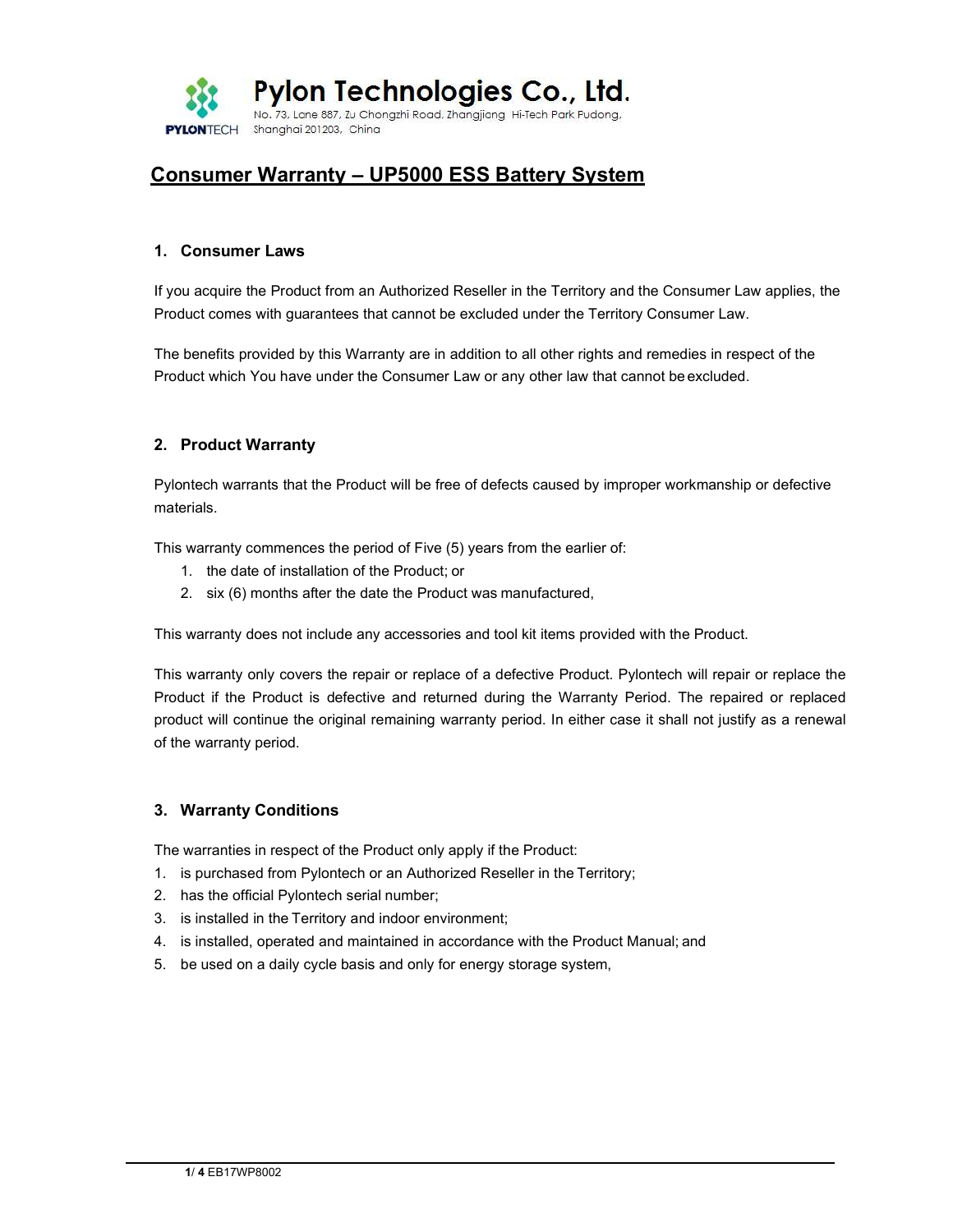

Pylon Technologies Co., Ltd.

No. 73, Lane 887, Zu Chongzhi Road, Zhangjiang Hi-Tech Park Pudong, Shanahai 201203, China **PYLONTECH** 

## 4. Claim

Claims can be made to the Authorized Reseller from whom the Product was purchased or from Pylontech directly.

You must, within 48 hours of a defect being discovered, notify Pylontech of a claim by:

- 1. if You registered the Product, completing the claim form on the Pylontech website; or
- 2. if You did not register the Product, completing the warranty card provided with the Product at the time of purchase and either emailing a copy to Pylontech at the below email address, or delivery or emailing the warranty card to the Authorized Reseller from whom the Product was purchased.

In order to claim under this Warranty, You must:

- 1. present the certificate of warranty declaration in its original form;
- 2. submit the invoice for the procurement of the Product indicating the date of delivery; and
- 3. provide the Pylontech system log data recorded by the Product as an indication of whether or not the Minimum Capacity has been achieved (but this would not be determative).

To make a claim to Pylontech directly, please contact:

Address: No. 73, Lane 887, ZuChongzhi Road, Zhangjiang Hi-Tech Park, Pudong, Shanghai; Post Code: 201203 Telephone: +86 2151317693 / +86 2151317697 Fax: +86 21-51317698 Email: service@pylontech.com.cn

Pylontech may contact You for further information regarding a defect. Pylontech may require You to complete root analysis testing of the Product to provide evidence supporting the claim. Final verification of the claim will be made by Pylontech.

If You dispute Pylontech's verification of the claim, the Product must be evaluated by a Territory government certified testing lab or a certified 3rd party testing company. You will bear the cost of any 3rd party evaluation service charge (unless your claim is proven to be valid, in which case Pylontech will be responsible for the testing costs).

If any testing of the Product's capacity is required, the testing must occur in the following conditions

- a) The test is based on single battery module.
- b) The ambient temperature of the Product must be 25℃±2℃
- c) The initial temperature of the battery pods must be 25℃±1℃
- d) Constant voltage(54V) constant current (10A) charge till all the cell voltage above 3.50Vdc or till charge current less than 1Amps.
- e) Constant voltage(44V) constant current (10A) discharge till battery low voltage protection cut-off.

If the Product is no longer available, Pylontech may, at its discretion, replace the Product with a refurbished product or different product or parts with equivalent functions and performance according to the latest technical information available.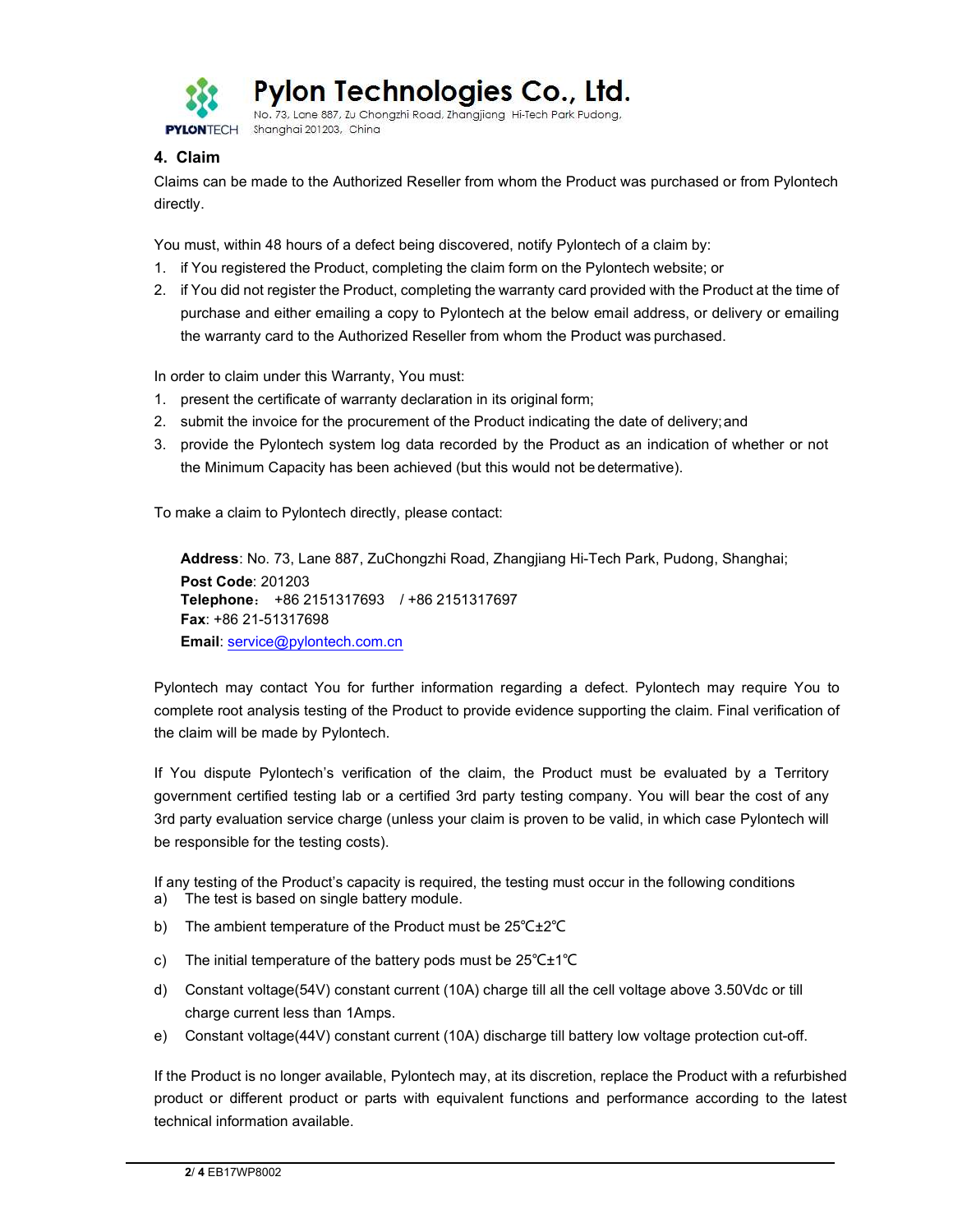

### 5. Exclusions of Warranty

To the extent permitted by law, Pylontech excludes all liability for the Product to the extent that any damage or defect has been caused or contributed to by the following:

- 1. Inverter or charger failure;
- 2. The Product being installed with inverters or charger which have not been certified by Pylontech;
- 3. The Product being installed in an outdoor environment, or an environment out of the operation temperature range listed in the Product Manual.
- 4. Battery has not been operated properly according to the product manual.
- 5. You treat the Product improperly, negligently or in any other inappropriate way, including using the Product outside the recommended ambient temperature condition in accordance with the Product Manual;
- 6. Transportation, including but not limited by dropping, trampling, deforming, impacting, or spearing with a sharp item;
- 7. Storage, installation, commissioning, modification or repair of the Product that has been performed by a person other than Pylontech or a Pylontech's certified installer;
- 8. Abuse, misuse, negligence, accidents or force majeure events, including but not limited to lightning, flood, fire, extreme cold weather, or other events outside the reasonable control of Pylontech;
- 9. Any attempt to extend or reduce the life of the product without written confirmation from Pylontech, whether by physical means, programming or others;
- 10. Removal and reinstallation at another place from the original installation without the written confirmation from Pylontech;
- 11. Water, conductive dust or corrosive gas;
- 12. The Product has been connected with different type battery modules;
- 13. Battery have been connected with battery not from Pylontech;
- 14. Failure to install, operate or maintain the product in accordance with the Product Manual;
- 15. Normal wear and tear or deterioration, or superficial defects, dents or marks that impact the performance of the Product; and
- 16. Theft or vandalism of the Product or any of its components.

#### 6. General provisions

This warranty is subject to the law of the Territory.

If any provision in this document is unenforceable, illegal or void or makes this document or any part of it unenforceable, illegal or void, then that provision is severed, and the rest of this document remains in force.

If any provision in this document is unenforceable, illegal or void in 1 jurisdiction but not in another jurisdiction or makes this document or any part of it unenforceable, illegal or void in 1 jurisdiction but not in another jurisdiction, then that provision is severed only in respect of the operation of this document in the jurisdiction where it is unenforceable, illegal or void.